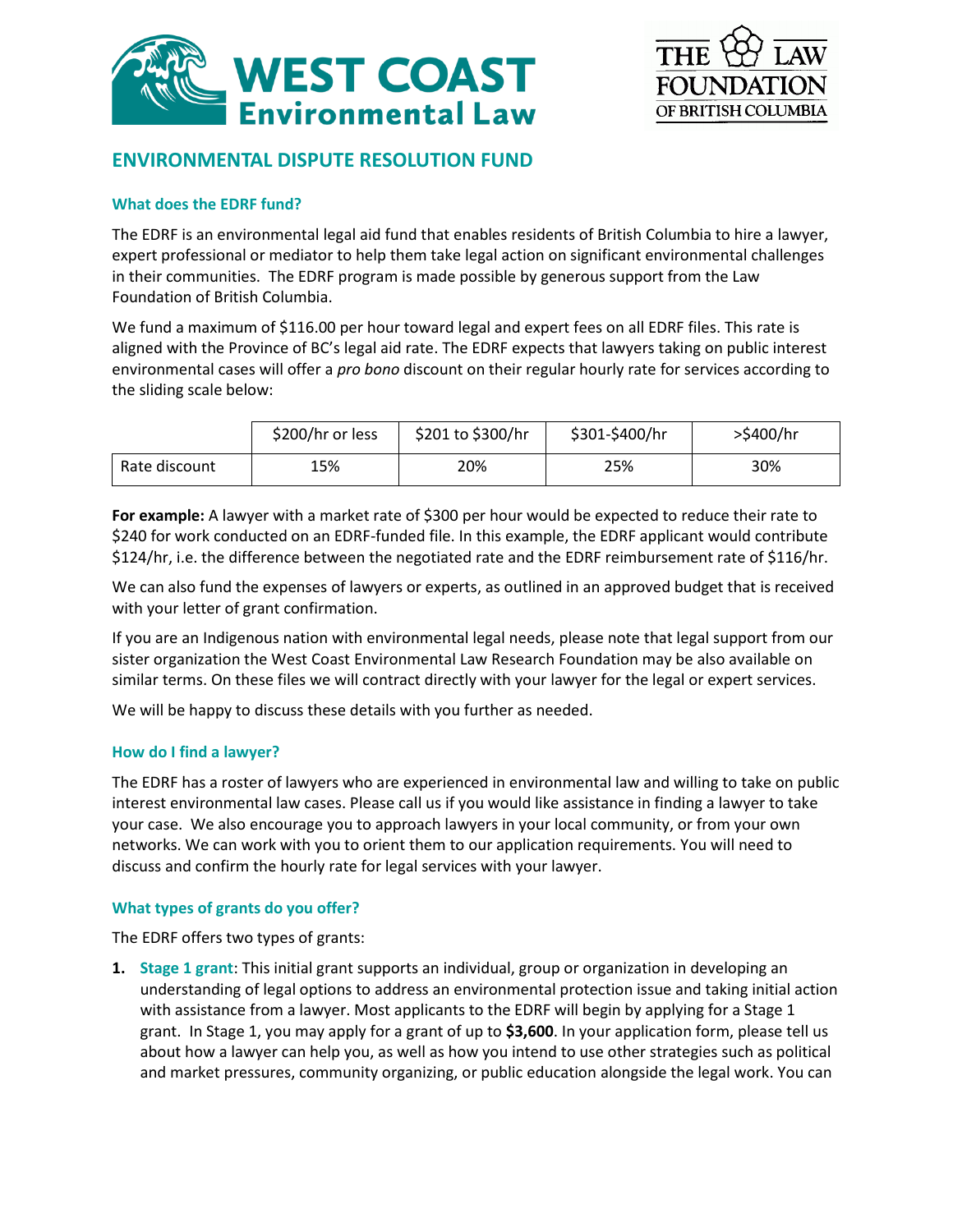use a Stage 1 grant to obtain a legal opinion on your legal options, send letters to decision-makers or enter into negotiations.

**2. Stage 2 grant**: This type of grant supports a more extended legal course of action, such as more complex or extended negotiations, court, or tribunal work. In Stage 2, you may apply for up to **\$17,500** at a time. In your application form, please tell us about your efforts to build a base of support and any other strategies and actions you are taking to complement your legal work. Stage 2 applicants are encouraged to raise a minimum of 30% of the budget, and demonstrate their ability to raise funds.

#### **What does the EDRF** *not* **fund?**

We do not fund your clerical or administrative expenses. While we encourage community education and organizing, we do not fund the costs of this work. In addition, the Fund will not provide grants to pay for: (a) a private litigant's liability for an adverse cost award; (b) the purchase of land; or, (c) defence against contempt proceedings arising from civil disobedience. Please call us with any questions.

#### **How should I submit my application?**

Please submit your application by email to EDRF Project Manager Carol Coffey at [ccoffey@wcel.org.](mailto:ccoffey@wcel.org) We can be reached at 1-800 330-WCEL (toll free in BC) if you have any questions about your application. Please refer to the checklist below to ensure your application is complete.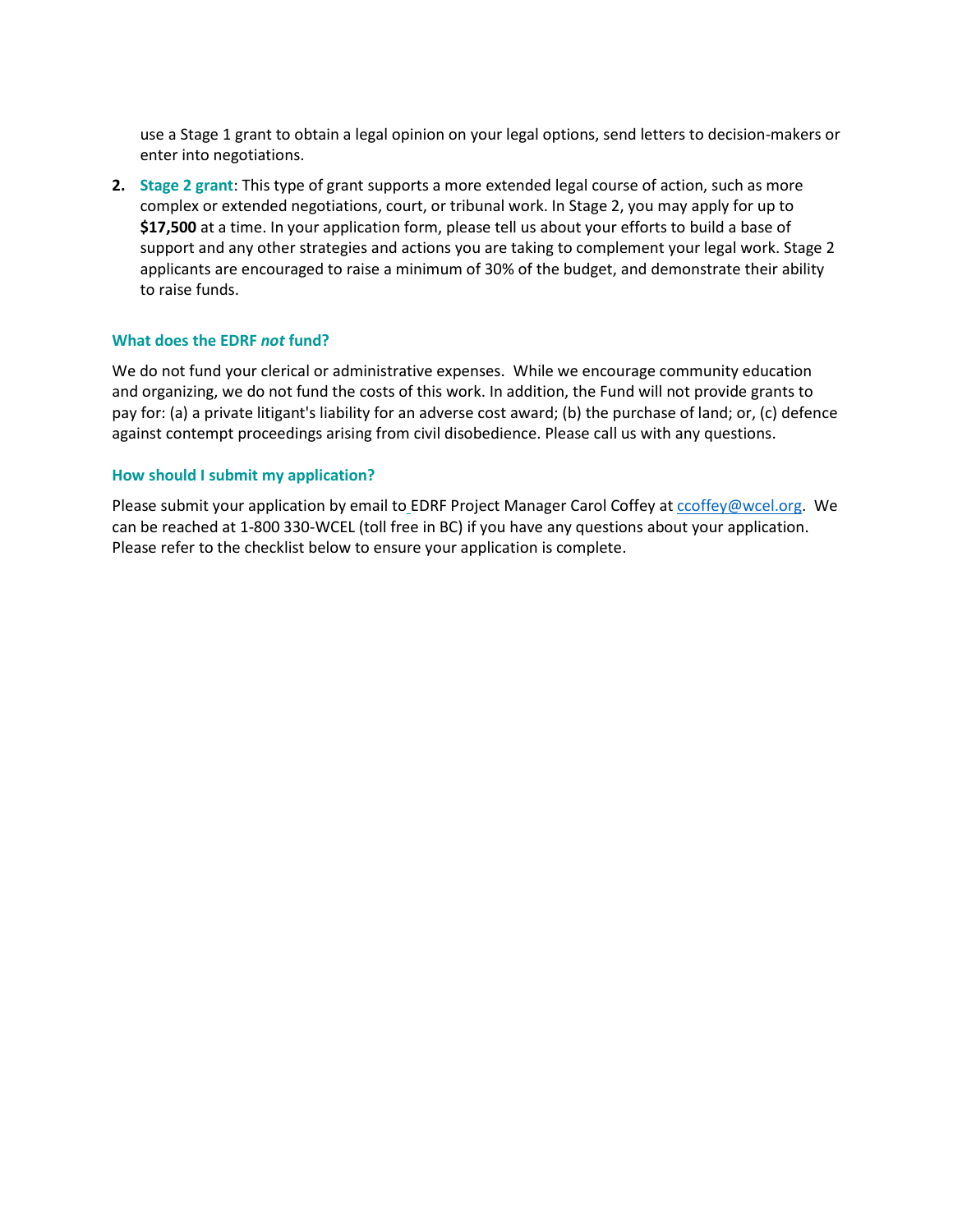## **APPLICATION CHECKLIST**

#### **1. Application Form**

Please answer *all* questions and check the boxes in the application form. You may use point form.

 $\Box$  Your signature on the last page of the application

 $\Box$  Stage 2 applicants should append a written legal opinion on the likelihood of success of their chosen course of action, or have this information covered in their lawyer's letter (#3 below)

## **2. Budget**

 $\Box$  Please ensure your lawyer(s) and expert(s) have signed off on your budget

#### **3. Lawyer's Letter of Support**

The letter of support is a statement of your lawyer's willingness to work on your case and the terms and conditions of the work. The letter must contain the following:

 $\Box$  A statement of the hourly rate that meets EDRF terms and conditions

 $\Box$  An estimate of the overall legal costs (or if there is uncertainty, the cost of most likely scenarios)

 $\Box$  An overview description of the legal issues and the legal work to be performed under grant funds

 $\Box$  A statement of the names and roles of all legal professionals working on the file

#### **4. Expert Information** (if applying for funding for one or more experts)

 $\Box$  A resume for each expert

 $\Box$  Scope of work that describes the expert work to be performed under grant funds

 $\Box$  A statement of the hourly rate that meets EDRF terms and conditions

## **5. Optional Materials**

 $\Box$  Letters of support from key institutions or coalition partners

 $\Box$  News clippings that highlight the environmental issues, community support and key partnerships

 $\Box$  Maps and diagrams as relevant

 $\Box$  A few photos of your group and the place or issue of interest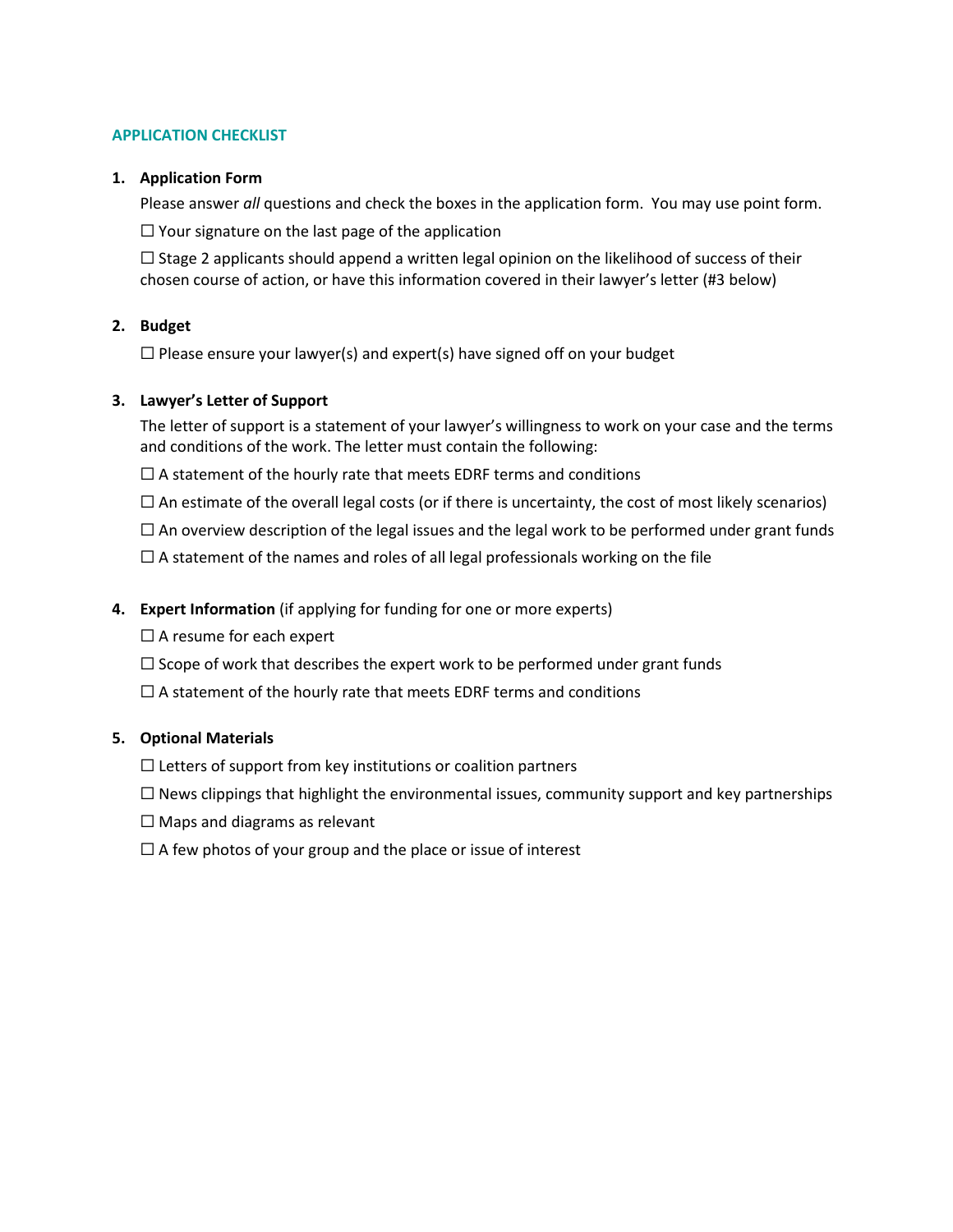# **APPLICATION TO THE ENVIRONMENTAL DISPUTE RESOLUTION FUND**

Please indicate which type of grant you are applying for:

☐ **Stage 1 Grant** (up to **\$3,600** for initial legal support)

☐ **Stage 2 Grant** (up to **\$17,500** for extended negotiations, court, or tribunal work)

# **Contact Information**

Name:

Position:

Organization:

Address:

Phone Number:

Email:

Group website (if applicable):

 $\Box$  I am authorized to act on behalf of the organization in relation to this application

## **For Indigenous clients:**

 $\Box$  I also wish my application to be considered for legal support from the West Coast Environmental Law Research Foundation.

## **Environmental Issue and Need for Support**

- **1.** Please describe your **environmental concern** in up to one page of text. Please reference any expert evidence you have access to, and if possible include a copy with your application. You are encouraged to submit video and images with your application if available. Please speak to the following questions:
	- a) What are the threats to ecosystems and/or human health?
	- b) What are you trying to achieve in the short and long term?
	- c) What action is needed from government, industry or other stakeholders?
	- d) Do you feel this is a systemic environmental management issue? If so, please explain.
- **2.** Please summarize in the table below the main actions you have already taken to address this issue. If this is a Stage 2 application, please summarize what you have done since your last application. Include letters written, meetings with decision-makers, media and/or community-based actions.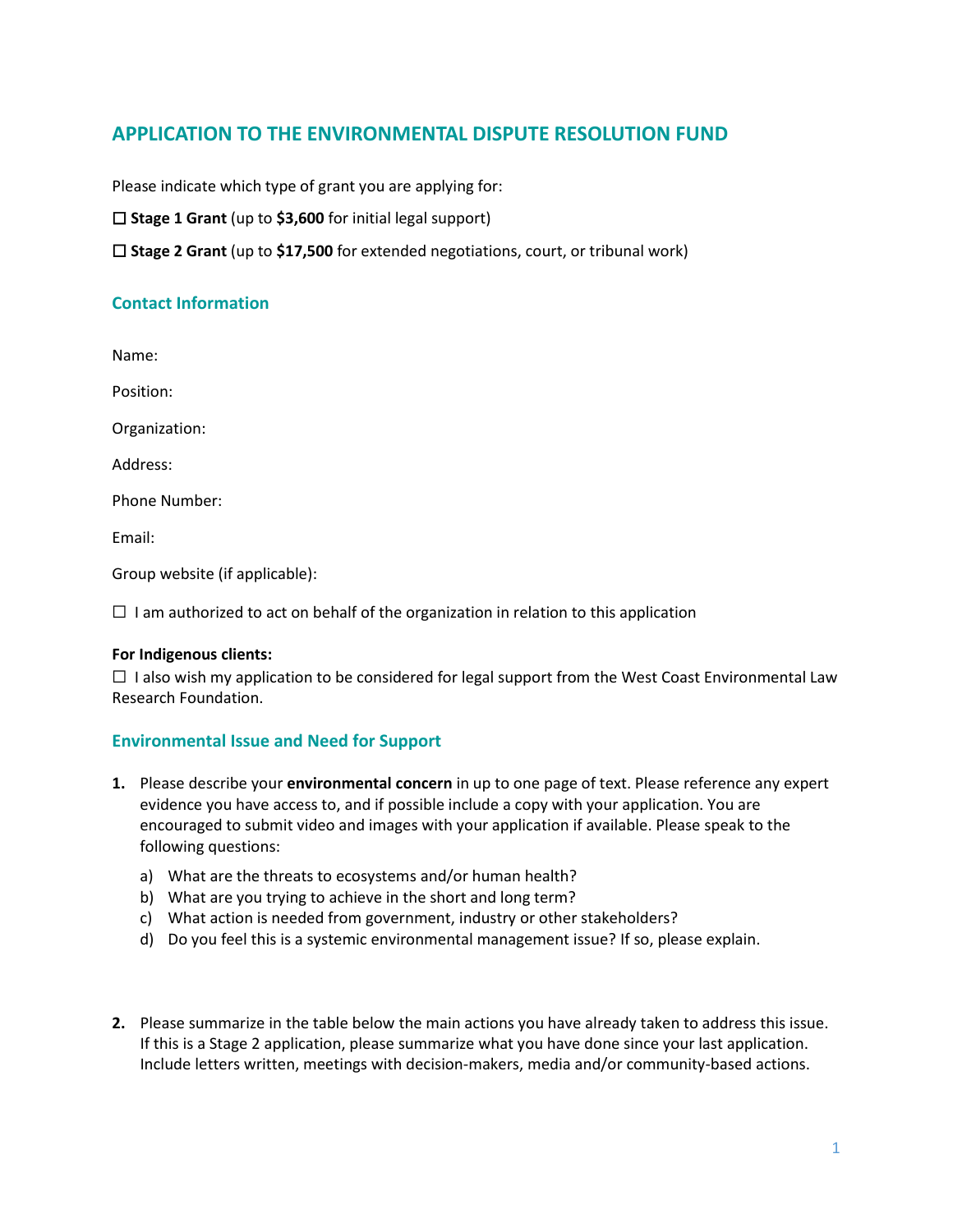| Month/Year Brief Description of Action | <b>Outcome</b> |
|----------------------------------------|----------------|
|                                        |                |
|                                        |                |
|                                        |                |
|                                        |                |
|                                        |                |

**3.** Please tell us how working with a lawyer will help you address your environmental concern. Your answer should relate to the scope of legal work outlined in your lawyer's letter of support.

# **Community Support**

- **4.** Have you enlisted other partners in your community? If so, please name them and describe the nature of your collaboration. We encourage you to obtain a letter of support from key partners and include them with your application.
- **5.** Are there any other organizations, including Indigenous communities that are working on this issue? If so, please name them and describe what makes your work on this issue unique. We may need to make contact to discuss the details of your case.
- $\Box$  I authorize the EDRF to make contact with these organizations to discuss this application.

## **Legal Support**

**6.** Have you received any legal assistance from another lawyer and/or environmental law organization? If yes, who? Please describe any assistance received. We may need to make contact to discuss the details of your case.

 $\Box$  I authorize the EDRF to make contact with this lawyer/organization.

## **Information Sharing and Confidentiality**

The EDRF reports on all grants made to our funder, the Law Foundation of British Columbia. The report includes the name of the grantee, the grant amount, and a brief description of the grant objective.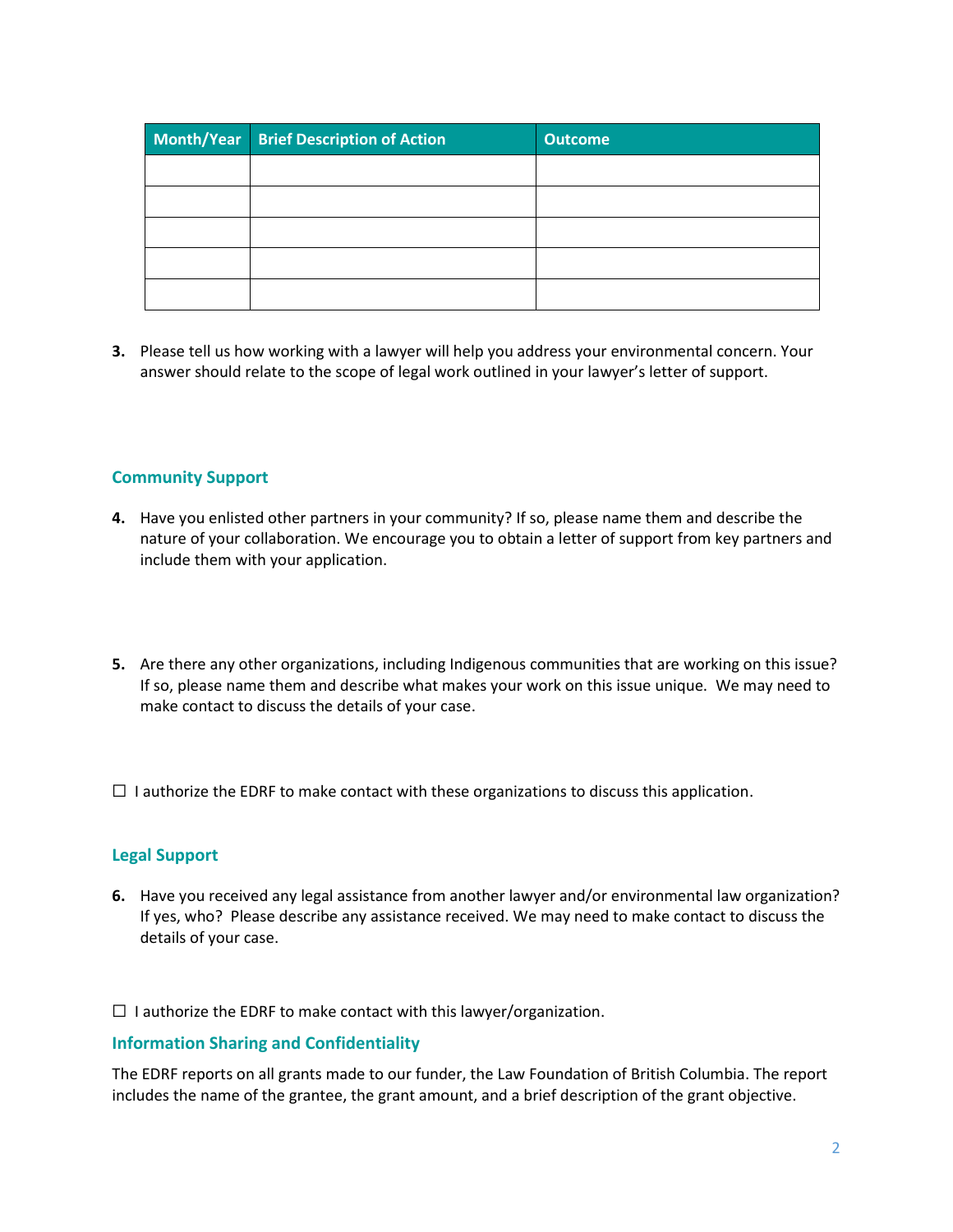If your case has the potential to create new legal precedents in British Columbia, the EDRF may seek the comment of peer environmental organizations such as th[e UVic Environmental Law Centre,](http://www.elc.uvic.ca/) [Ecojustice,](https://www.ecojustice.ca/) and th[e Pacific Centre for Environmental Law and Litigation.](https://www.pacificcell.ca/)

 $\Box$  I authorize the EDRF to make contact with these organizations to discuss this application.

In addition, the EDRF may publish brief descriptions of grants and grantees on our website at [www.wcel.org/edrf.](http://www.wcel.org/edrf) At times, these descriptions and/or cases featured on our blog may be shared via WCEL's email newsletter and social media channels. These communications allow others to learn about the work you are doing to protect the environment and raise public awareness of the EDRF program. Please check the box below if you do not want details of your grant to be posted on the WCEL website, social media or other communications.

 $\Box$  I do not want details of my grant to be shared on WCEL communications channels.

# **Grant Terms and Conditions**

Please review the following granting terms and conditions. If you agree with these terms, please check the box and provide your signature below.

- If your application is approved, funds may be spent only as outlined in your approved budget;
- Your grant must be used for the purpose outlined in this application. Any desired change in the use of the grant must first be approved by the EDRF;
- If, as a direct result of the work conducted under your grant, you receive a costs award, monetary settlement, award for damages or any other monetary payment, you will be required to repay the EDRF according to the ratio of your contributions to your EDRF case. For example, if the client contribution and EDRF contribution were 50% each, then the EDRF and the Client would divide the award 50-50. If the Client contributed 30% and the EDRF contributed 70%, then 30% of the award would go to the Client and 70% to the EDRF. In total, you will be required to return funds up to the amount of the compensation/repayment or the grant, whichever is less. Returned funds are put into our general Fund and redistributed to make legal aid available to new applicants;
- If EDRF-funded work will be carried out by individuals other than those named in the application, the change must be approved by the EDRF; and,
- Any grant given may be less than requested and/or may be subject to such terms and conditions as the EDRF sees fit.

 $\Box$  I have read and accept the grant terms and conditions.

\_\_\_\_\_\_\_\_\_\_\_\_\_\_\_\_\_\_\_\_\_\_\_\_\_\_\_\_\_\_\_\_\_\_\_\_\_\_

**EDRF Applicant Signature**

## **EDRF Application Budget**

Please complete the budget below, ensuring it is consistent with the following requirements: